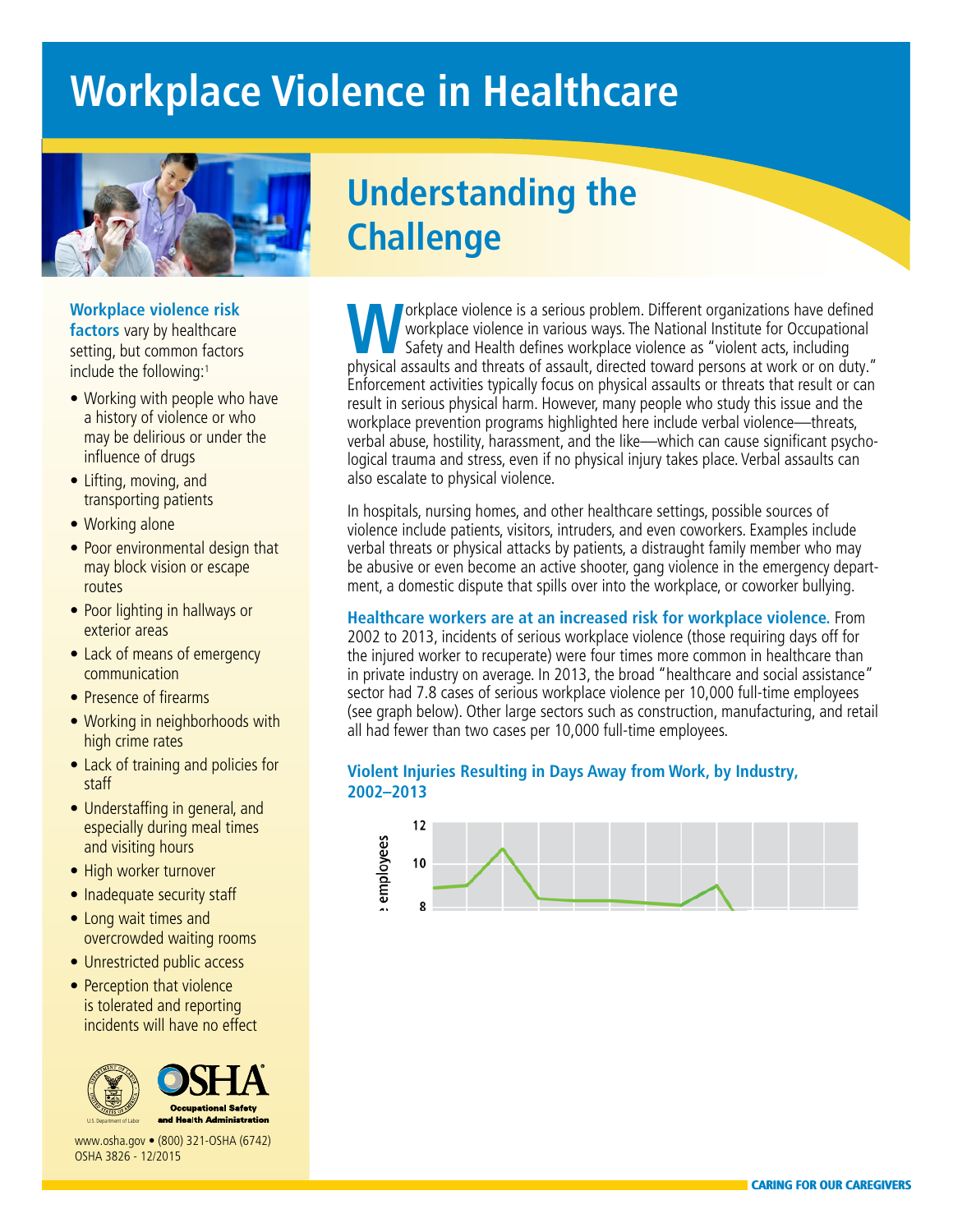### **Violent incidents come from a variety of sources. Many are not reported.**

**Patients are the largest source of violence in healthcare settings, but they are not the only source.** In 2013, 80 percent of serious violent incidents reported in healthcare settings were caused by interactions with patients (see graph). Other incidents were caused by visitors, coworkers, or other people.

### **Healthcare Worker Injuries Resulting in Days Away from Work, by Source**



Data source: Bureau of Labor Statistics (BLS), 2013 data. These data cover three broad industry sectors: ambulatory healthcare services, hospitals, and nursing and residential care facilities. Source categories are defined by BLS.

**Violence is vastly underreported.** The numbers above only include incidents that led to time away from work. While some data are available for other violent incidents, surveys show that many incidents go unreported, even at facilities with formal incident reporting systems.<sup>2</sup> For example, a survey of 4,738 Minnesota nurses found that only 69 percent of physical assaults and 71 percent of non-physical assaults were reported to a manager,<sup>3</sup> while one medical center found that half of verbal and physical assaults by patients against nurses were never reported in writing.<sup>4</sup> Bullying and other forms of verbal abuse are particularly prone to underreporting. Reasons for underreporting include lack of a reporting policy, lack of faith in the reporting system, and fear of retaliation.





# **in healthcare**

Healthcare has some unique cultural factors that may contribute to underreporting or acceptance of workplace violence. For example, caregivers feel a professional and ethical duty to "do no harm" to patients. Some will put their own safety and health at risk to help a patient, and many in healthcare professions consider violence to be "part of the job." Healthcare workers also recognize that many injuries caused by patients are unintentional, and are therefore likely to accept them as routine or unavoidable. Another consideration is unwillingness among healthcare workers to stigmatize the perpetrators due to their illness or impairment.

Healthcare is also evolving in ways that increase the challenge. For example, because of reduced funding for mental health services, severely ill patients with violent tendencies are increasingly using emergency departments rather than more specialized facilities for treatment.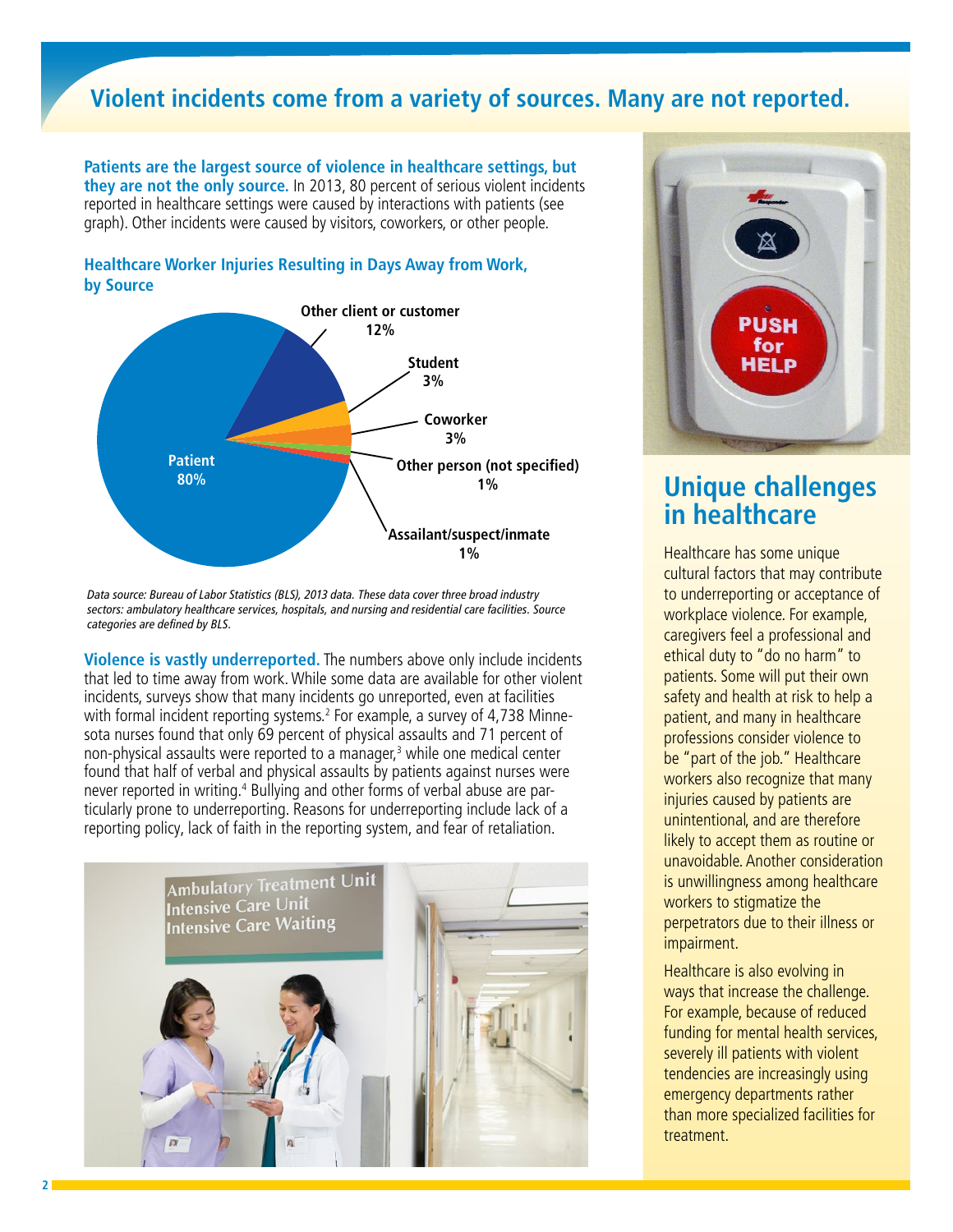## **Workplace violence is widespread in healthcare professions.**

#### **Surveys highlight the prevalence of workplace violence among healthcare occupations:**

- **21 percent** of registered nurses and nursing students reported being physically assaulted—and **over 50 percent** verbally abused—in a 12-month period (2014 American Nurses Association's Health Risk Appraisal survey of 3,765 registered nurses and nursing students).<sup>5</sup>
- **12 percent** of emergency department nurses experienced physical violence—and **59 percent** experienced verbal abuse—during a seven-day period (2009–2011 Emergency Nurses Association survey of 7,169 nurses).6
- **13 percent** of employees in Veterans Health Administration hospitals reported being assaulted in a year (2002 survey of 72,349 workers at 142 facilities).<sup>7</sup>

**Some professions and settings are more at risk than others.** In 2013, according to the Bureau of Labor Statistics, psychiatric aides experienced the highest rate of violent injuries that resulted in days away from work, at approximately 590 injuries per 10,000 full-time employees. This rate is more than 10 times higher than the next group, nursing assistants, who experienced about 55 such injuries per 10,000 full-time employees. Registered nurses experienced about 14 violent injuries resulting in days away from work per 10,000 full-time employees, compared with a rate of 4.2 in U.S. private industry as a whole. Surveys show that high-risk areas include emergency departments, geriatrics, and behavioral health, among others.<sup>6,7</sup>

In 2013, the most common causes of violent injuries resulting in days away from work across several healthcare occupations were hitting, kicking, beating, and/or shoving (see graph).



### **Violent Injuries Resulting in Days Away from Work, by Cause**

Data source: Bureau of Labor Statistics, 2013 data.